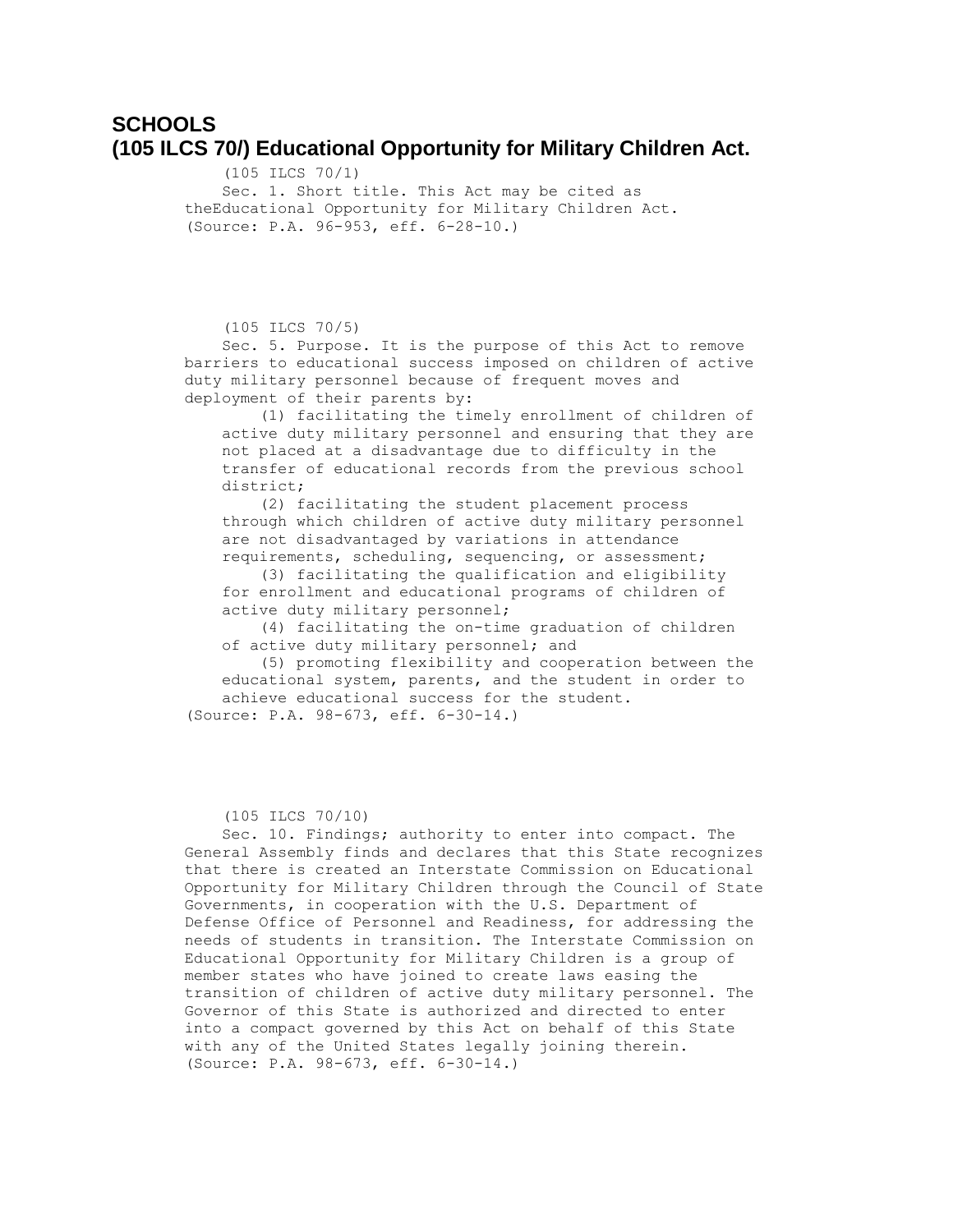(105 ILCS 70/15) Sec. 15. Applicability. This Act applies only if the member states of the Interstate Commission on Educational Opportunity for Military Children approve this State as a member state with this Act governing. (Source: P.A. 96-953, eff. 6-28-10.)

(105 ILCS 70/20)

 Sec. 20. Definitions. For purposes of this Act: "Active duty military personnel" means active duty members of the uniformed military services, including any of the following:

 (1) Members of the National Guard and Reserve that are on active duty pursuant to 10 U.S.C. 1209 and 10 U.S.C. 1211.

 (2) Members or veterans of the uniformed services who are severely injured and medically discharged or retired for a period of one year after medical discharge or retirement.

 (3) Members of the uniformed services who die on active duty for a period of one year after death. "Non-custodial parent" means a person who has temporary custody of the child of any active duty military personnel and who is responsible for making decisions for that child.

 "State Council" means the Illinois P-20 Council and additional representatives appointed by the Illinois P-20 Council as provided under Section 40 of this Act. (Source: P.A. 98-673, eff. 6-30-14.)

#### (105 ILCS 70/25)

 Sec. 25. Tuition for children of active duty military personnel who are transfer students. If a student who is a child of active duty military personnel is (i) placed with a non-custodial parent and (ii) as a result of placement, must attend a non-resident school district, then the student must not be charged the tuition of the school that the student attends as a result of placement with the non-custodial parent and the student must be counted in the calculation of average daily attendance under Section 18-8.05 of the School Code. (Source: P.A. 98-673, eff. 6-30-14.)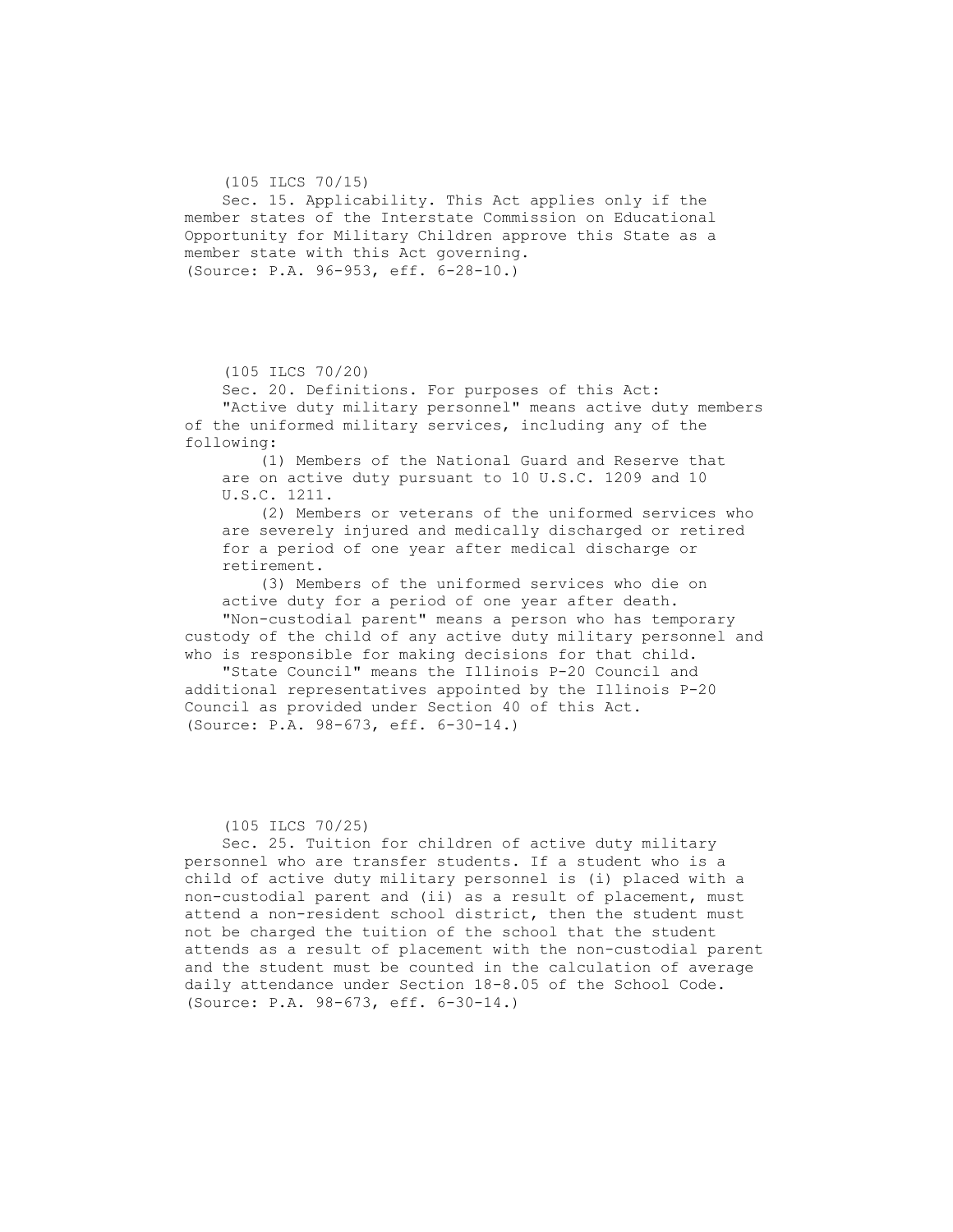(105 ILCS 70/30)

 Sec. 30. Power of attorney for children of active duty military personnel. A student who has a parent who is active duty military personnel who must place the student with a noncustodial parent may submit a special power of attorney to the school district that authorizes the student (i) to enroll in the district of the non-custodial parent and (ii) have decisions made by the non-custodial parent. If a special power of attorney created pursuant to this Section is filed with the school district, then the school district must follow the direction of the special power of attorney. (Source: P.A. 96-953, eff. 6-28-10.)

(105 ILCS 70/32)

 Sec. 32. Educational records for children of active duty military personnel.

 (a) In the event that official educational records cannot be released to parents for the purpose of transfer, the custodian of the records in the sending state shall prepare and furnish to the parent a complete set of unofficial educational records to the extent feasible. Upon receipt of the unofficial educational records by a school in the receiving state, the school shall enroll and appropriately place the student based on the information provided in the unofficial records, pending validation by the official records as quickly as possible. This subsection (a) does not preclude the school in the receiving state from performing subsequent evaluations to ensure appropriate placement and continued enrollment of the student in a course or courses.

 (b) Simultaneous with the enrollment and conditional placement of a student, the school in the receiving state shall request the student's official educational record from the school in the sending state. Upon receipt of this request, the school in the sending state shall process and furnish the official educational records to the receiving state within 15 days.

(Source: P.A. 98-673, eff. 6-30-14.)

#### (105 ILCS 70/33)

 Sec. 33. Enrollment and entrance age for children of active duty military personnel. Students must be allowed to continue their enrollment at grade level in the receiving state commensurate with their grade level (including kindergarten) at the school in the sending state at the time of transition. A student who has satisfactorily completed the requisite grade level in the school in the sending state is eligible for enrollment in the next highest grade level in the receiving state. A student transferring after the start of the school year in the receiving state shall enter the school in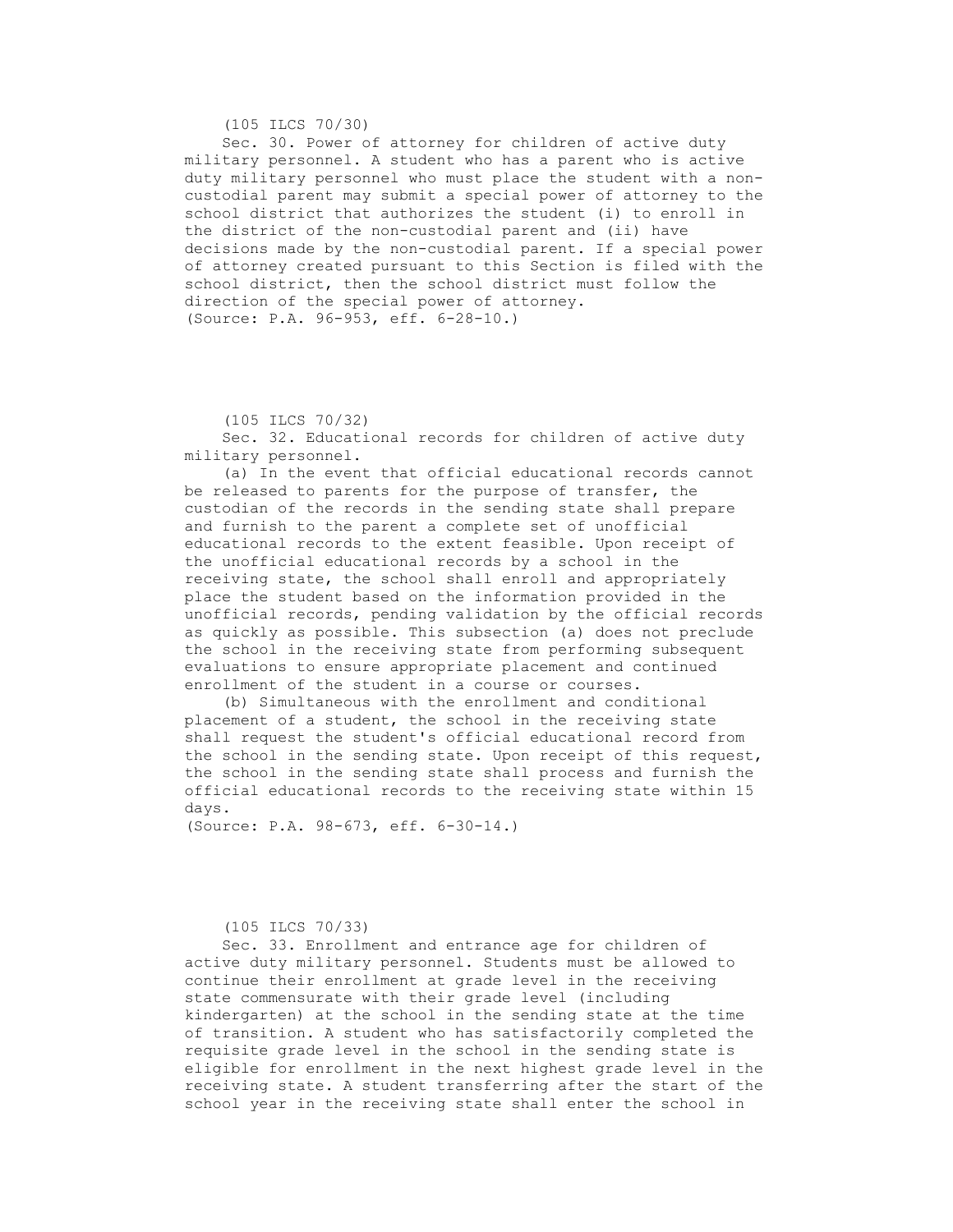the receiving state at his or her validated grade level at an accredited school in the sending state. This Section does not preclude the school in the receiving state from performing subsequent evaluations to ensure appropriate placement of the student.

(Source: P.A. 98-673, eff. 6-30-14.)

(105 ILCS 70/35)

 Sec. 35. Course placement; program placement; placement flexibility; graduation; extracurricular activities; absences related to deployment activities for children of active duty military personnel.

 (a) If a student transfers before or during the school year, the school in the receiving state shall initially honor placement of the student in educational courses based on the student's enrollment in the school in the sending state or educational assessments conducted at the school in the sending state if the courses are offered and space is available. Course placement includes, but is not limited to, honors, International Baccalaureate, Advanced Placement, vocational, and technical and career pathways courses. Continuing the student's academic program from the school in the sending state and promoting placement in academically and careerchallenging courses must be paramount when considering placement. This subsection (a) does not preclude the school in the receiving state from performing subsequent evaluations to ensure appropriate placement and continued enrollment of the student in the course or courses.

 (b) The receiving school shall initially honor the placement of the student in educational programs based on current educational assessments conducted at the school in the sending state or participation or placement in like programs in the school in the sending state. Such programs include, but are not limited to, gifted and talented programs and English as a Second Language (ESL). This subsection (b) does not preclude the school in the receiving state from performing subsequent evaluations to ensure appropriate placement of the student.

 (c) The school district of a school shall have flexibility in waiving course or program prerequisites or other preconditions for placement in offered courses or programs. The school district of a school shall work with a transfer student to determine an appropriate schedule that ensures that a student will graduate, provided that the student has met the district's minimal graduation requirements, which may be modified provided that the modifications are a result of scheduling issues and not a result of the student's academic failure.

 (d) If a student transfers to a new school district during his or her senior year and the receiving school district cannot make reasonable adjustments under this Section to ensure graduation, then the school district shall make every reasonable effort to ensure that the school district from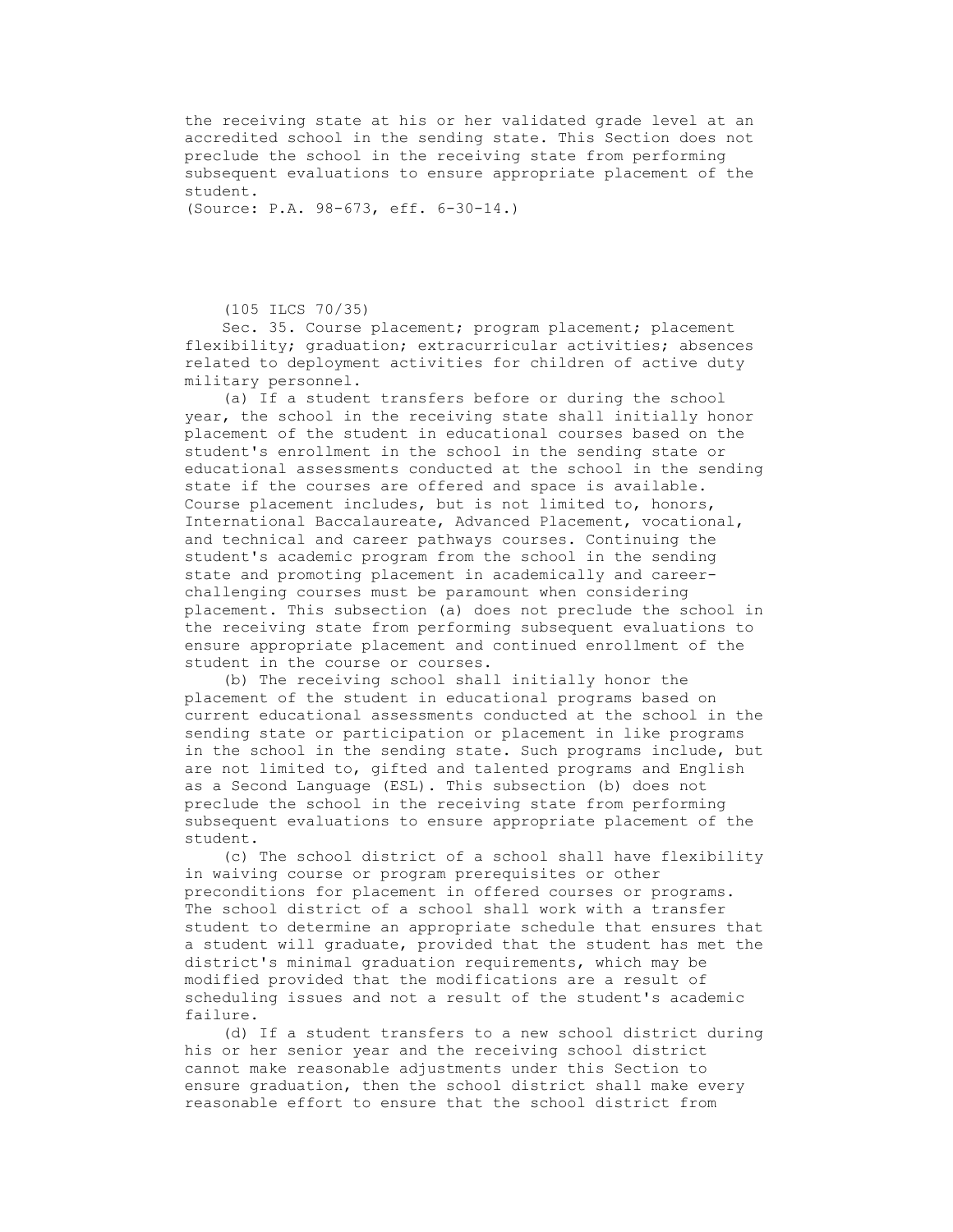where the student transfers issues the student a diploma. (e) Schools shall facilitate the opportunity for

transitioning military children's inclusion in extracurricular activities, to the extent the children are otherwise qualified and space is available as determined by the school principal.

 (f) A student whose parent or legal guardian is an active duty member of the uniformed services and has been called to duty for, is on leave from, or has immediately returned from deployment to a combat zone or combat-support posting must be granted additional absences, at the discretion of the school district's superintendent, to visit with his or her parent or legal guardian relative to such leave or deployment of the parent or guardian.

(Source: P.A. 98-673, eff. 6-30-14.)

 (105 ILCS 70/40) Sec. 40. State coordination.

 (a) Each member state of the Interstate Commission on Educational Opportunity for Military Children shall, through the creation of a State Council or use of an existing body or board, provide for the coordination among its agencies of government, local education agencies, and military installations concerning the State's participation in and compliance with the compact and Interstate Commission activities. The State Council shall be comprised of the Illinois P-20 Council, a representative from a school district associated with U.S. Army Garrison - Rock Island Arsenal having the highest percentage of students who are children of active duty military personnel, a representative from a school district associated with Scott Air Force Base having the highest percentage of students who are children of active duty military personnel, a representative from a school district associated with Naval Station Great Lakes having the highest percentage of students who are children of active duty military personnel, a representative from the school district with the highest percentage of students who are children of active duty military personnel not already represented in the State Council, and a non-voting representative appointed by each active-duty military installation commander in this State.

 (b) The compact commissioner responsible for the administration and management of the State's participation in the compact shall be appointed by the State Council. (Source: P.A. 97-216, eff. 1-1-12; 98-673, eff. 6-30-14.)

(105 ILCS 70/45)

 Sec. 45. Interstate Commission on Educational Opportunity for Military Children.

(a) The member states hereby create the "Interstate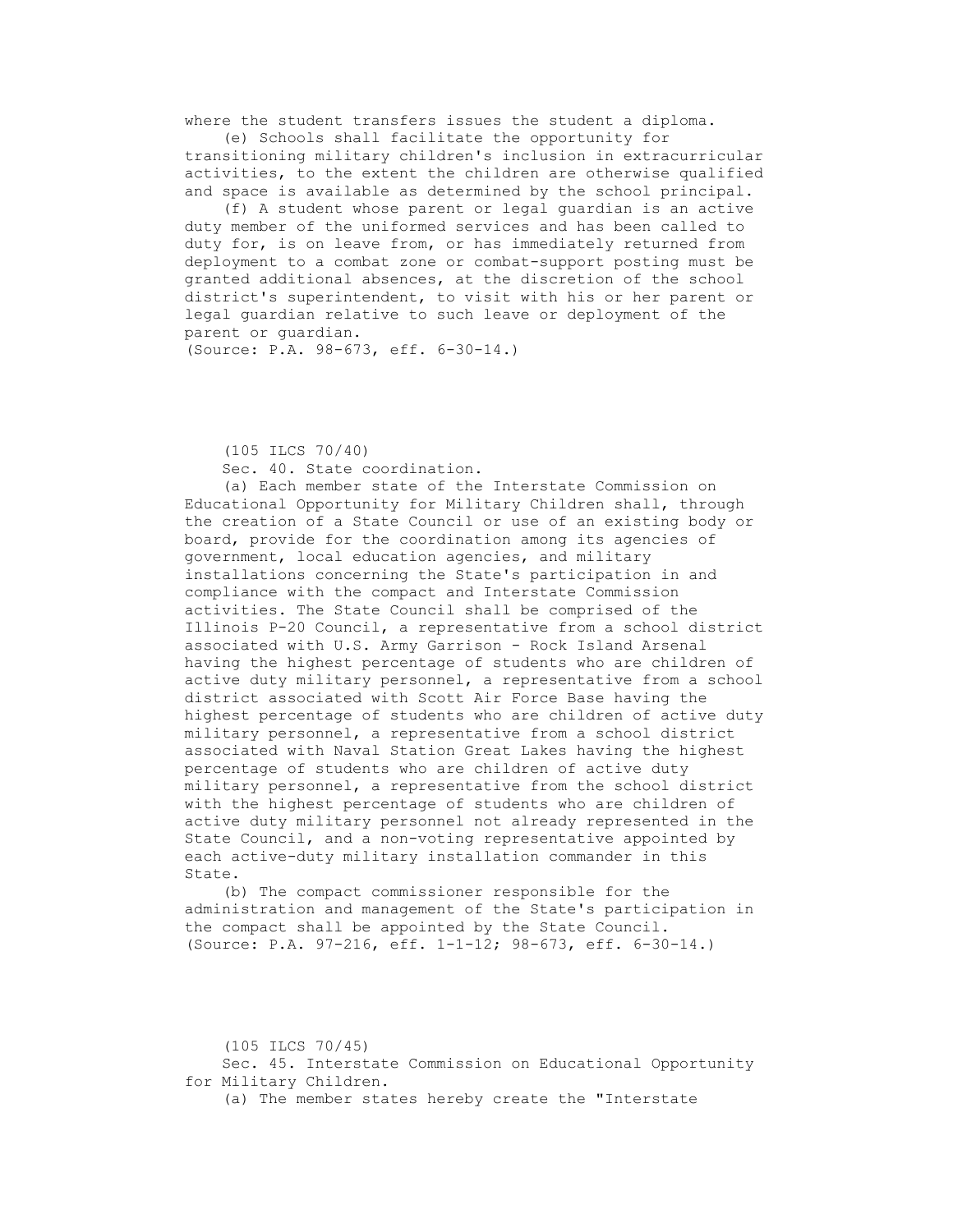Commission on Educational Opportunity for Military Children". The activities of the Interstate Commission are the formation of public policy and are a discretionary state function. The Interstate Commission shall:

 (1) Be a body corporate and joint agency of the member states and shall have all the responsibilities, powers, and duties set forth herein, and such additional powers as may be conferred upon it by a subsequent concurrent action of the respective legislatures of the member states in accordance with the terms of the compact.

 (2) Consist of one Interstate Commission voting representative from each member state who shall be that state's compact commissioner.

 (A) Each member state represented at a meeting of the Interstate Commission is entitled to one vote.

 (B) A majority of the total member states shall constitute a quorum for the transaction of business, unless a larger quorum is required by the bylaws of the Interstate Commission.

 (C) A representative shall not delegate a vote to another member state. In the event the compact commissioner is unable to attend a meeting of the Interstate Commission, the State Council may delegate voting authority to another person from their state for a specified meeting.

 (D) The bylaws may provide for meetings of the Interstate Commission to be conducted by telecommunication or electronic communication.

 (3) Consist of ex-officio, non-voting representatives who are members of interested organizations. Such exofficio members, as defined in the bylaws, may include, but not be limited to, members of the representative organizations of military family advocates, local education agency officials, parent and teacher groups, the U.S. Department of Defense, the Education Commission of the States, the Interstate Agreement on the Qualification of Educational Personnel, and other interstate compacts affecting the education of children of military members.

 (4) Meet at least once each calendar year. The chairperson may call additional meetings and, upon the request of a simple majority of the member states, shall call additional meetings.

 (5) Establish an executive committee, whose members shall include the officers of the Interstate Commission and such other members of the Interstate Commission as determined by the bylaws. Members of the executive committee shall serve a one-year term. Members of the executive committee shall be entitled to one vote each. The executive committee shall have the power to act on behalf of the Interstate Commission, with the exception of rulemaking, during periods when the Interstate Commission is not in session. The executive committee shall oversee the day-to-day activities of the administration of the compact, including enforcement and compliance with the provisions of the compact, its bylaws and rules, and other such duties as deemed necessary. The U.S. Department of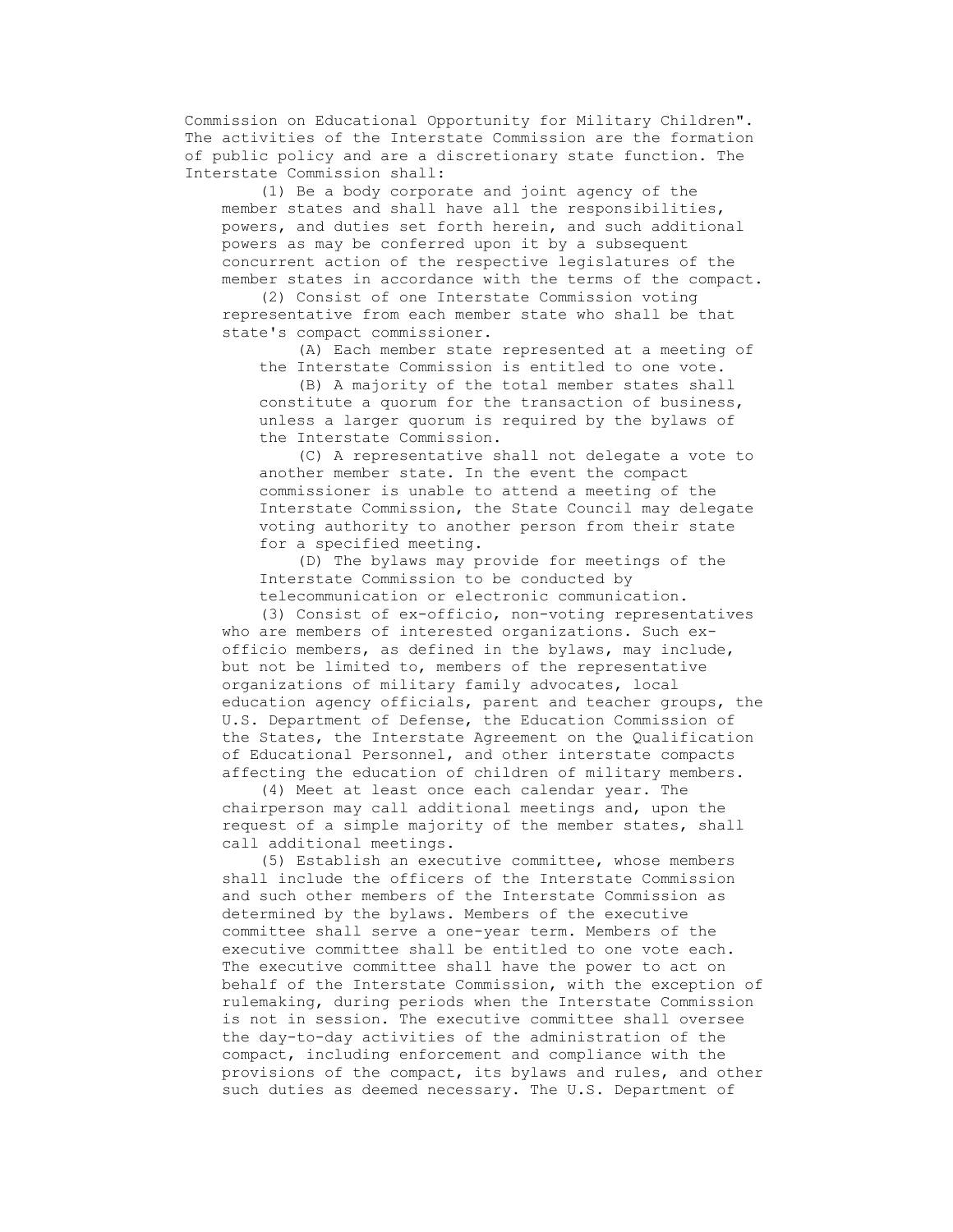Defense shall serve as an ex-officio, nonvoting member of the executive committee.

 (6) Establish bylaws and rules that provide for conditions and procedures under which the Interstate Commission shall make its information and official records available to the public for inspection or copying. The Interstate Commission may exempt from disclosure information or official records to the extent they would adversely affect personal privacy rights or proprietary interests.

 (7) Give public notice of all meetings, and all meetings shall be open to the public, except as set forth in the rules or as otherwise provided in the compact. The Interstate Commission and its committees may close a meeting, or portion thereof, where it determines by twothirds vote that an open meeting would be likely to:

 (A) relate solely to the Interstate Commission's internal personnel practices and procedures;

 (B) disclose matters specifically exempted from disclosure by federal and state statute;

 (C) disclose trade secrets or commercial or financial information which is privileged or confidential;

 (D) involve accusing a person of a crime or formally censuring a person;

 (E) disclose information of a personal nature where disclosure would constitute a clearly unwarranted invasion of personal privacy;

 (F) disclose investigative records compiled for law enforcement purposes; or

 (G) specifically relate to the Interstate Commission's participation in a civil action or other legal proceeding.

 (8) Cause its legal counsel or designee to certify that a meeting may be closed and shall reference each relevant exemptible provision for any meeting, or portion of a meeting, which is closed pursuant to this provision. The Interstate Commission shall keep minutes, which shall fully and clearly describe all matters discussed in a meeting and shall provide a full and accurate summary of actions taken, and the reasons therefore, including a description of the views expressed and the record of a roll call vote. All documents considered in connection with an action shall be identified in such minutes. All minutes and documents of a closed meeting shall remain under seal, subject to release by a majority vote of the Interstate Commission.

 (9) Collect standardized data concerning the educational transition of the children of military families under the compact as directed through its rules, which shall specify the data to be collected, the means of collection and data exchange and reporting requirements. Such methods of data collection, exchange, and reporting shall, in so far as is reasonably possible, conform to current technology and coordinate its information functions with the appropriate State custodian of educational records as identified in the rules.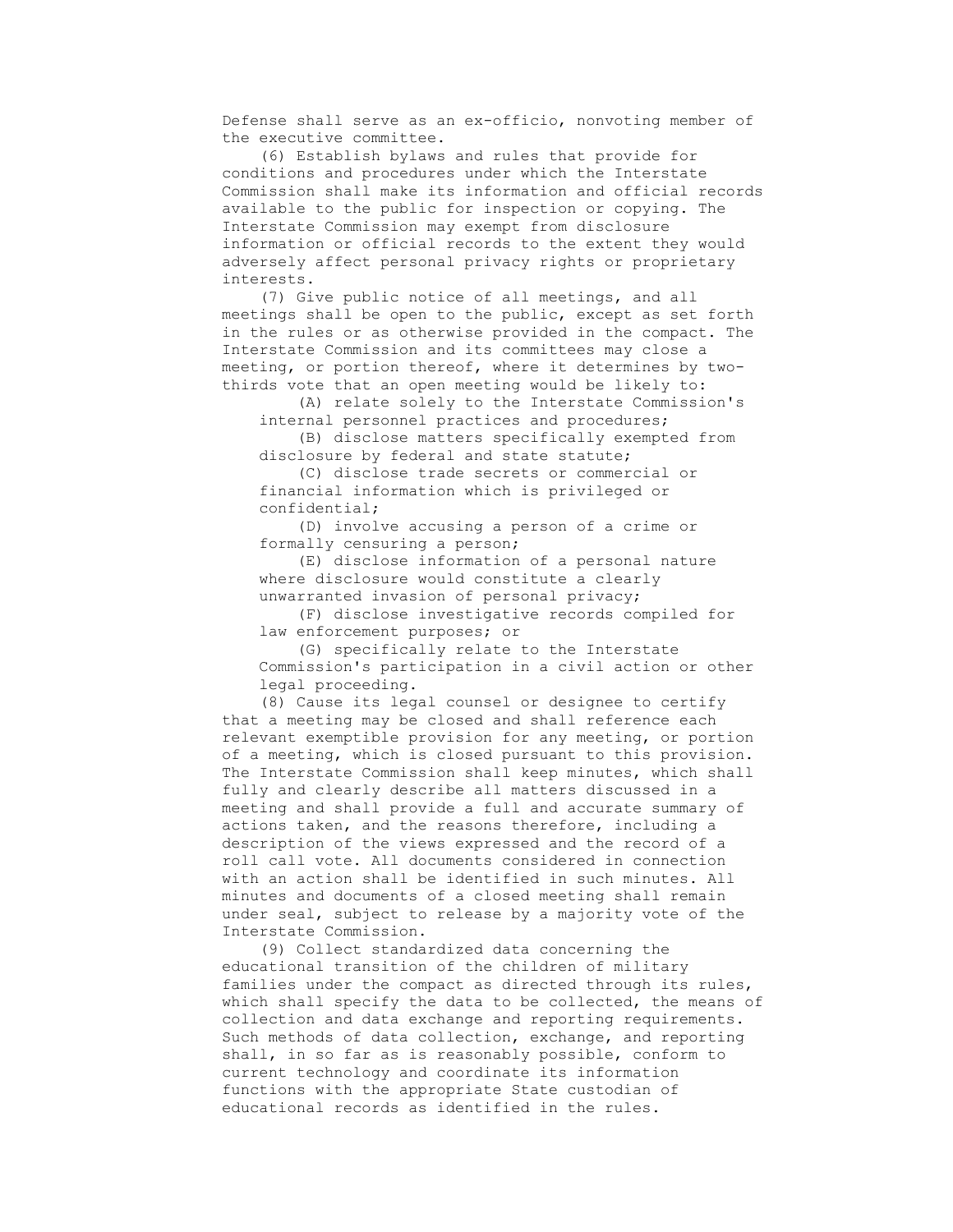(10) Create a process that permits military officials, education officials, and parents to inform the Interstate Commission if and when there are alleged violations of the compact or its rules or when issues subject to the jurisdiction of the compact or its rules are not addressed by the state or local education agency. This Section shall not be construed to create a private right of action against the Interstate Commission or any member state.

 (b) The Interstate Commission shall have the following powers:

 (1) To provide for dispute resolution among member states.

 (2) To promulgate rules and take all necessary actions to effect the goals, purposes, and obligations as enumerated in the compact. The rules shall be binding in the compact states to the extent and in the manner provided in this Act. These rules are not effective or enforceable in this State until enacted into law in this State.

 (3) To issue, upon request of a member state, advisory opinions concerning the meaning or interpretation of the interstate compact, its bylaws, rules, and actions.

 (4) To enforce compliance with the compact provisions and the rules promulgated by the Interstate Commission using all necessary and proper means, including, but not limited to, the use of judicial process. These rules are not effective or enforceable in this State until enacted into law in this State.

 (5) To establish and maintain offices, which shall be located within one or more of the member states.

(6) To purchase and maintain insurance and bonds.

 (7) To borrow, accept, hire, or contract for services of personnel.

 (8) To establish and appoint committees including, but not limited to, an executive committee as required by item (5) of subsection (a) of this Section, which shall have the power to act on behalf of the Interstate Commission in carrying out its powers and duties hereunder.

 (9) To elect or appoint such officers, attorneys, employees, agents, or consultants; to fix their compensation, define their duties, and determine their qualifications; and to establish the Interstate Commission's personnel policies and programs relating to conflicts of interest, rates of compensation, and qualifications of personnel.

 (10) To accept any and all donations and grants of money, equipment, supplies, materials, and services, and to receive, utilize, and dispose of it.

 (11) To lease, purchase, accept contributions or donations of, or otherwise to own, hold, improve, or use any property, real, personal, or mixed.

 (12) To sell, convey, mortgage, pledge, lease, exchange, abandon, or otherwise dispose of any property, real, personal, or mixed.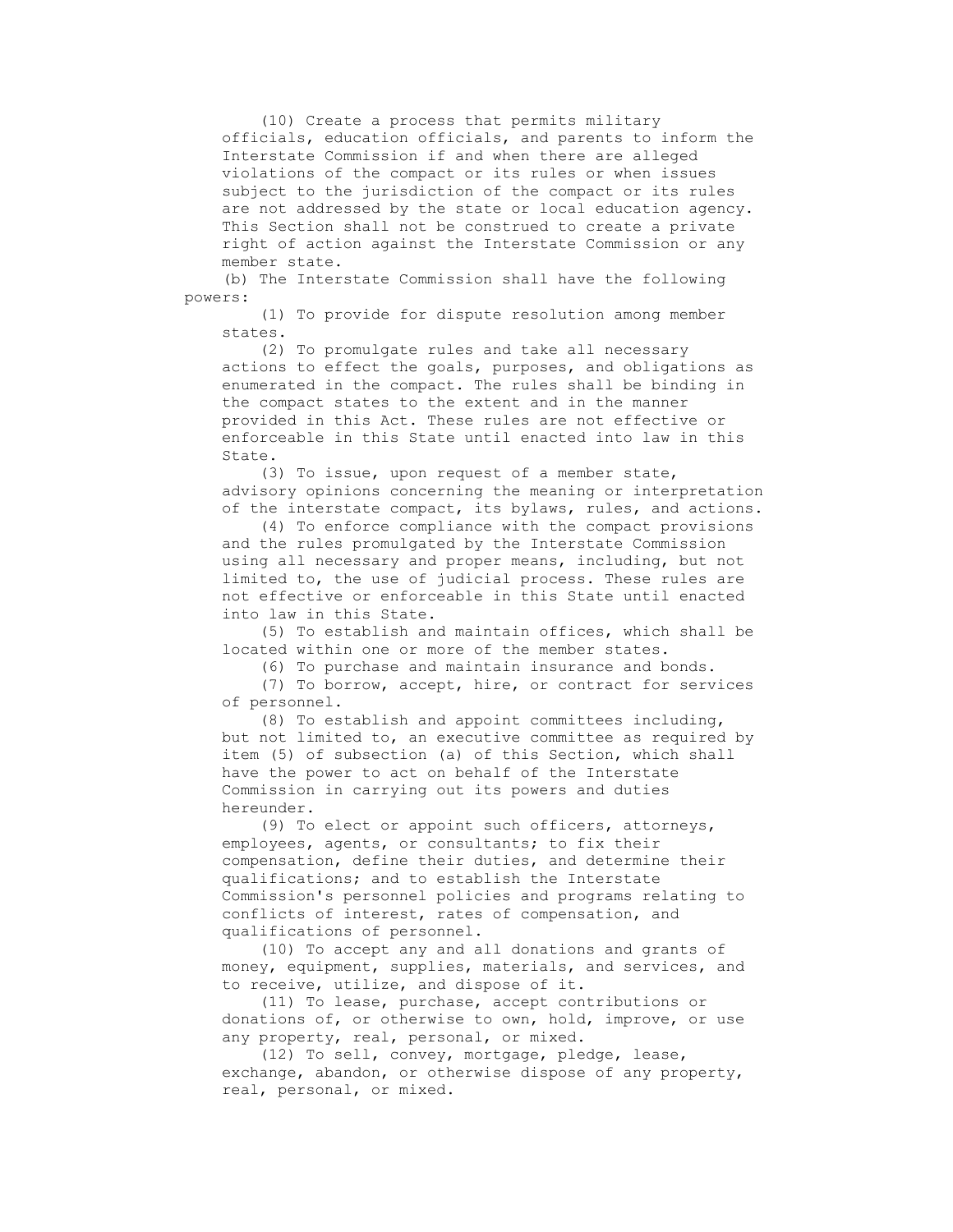(13) To establish a budget and make expenditures.

(14) To adopt a seal and bylaws governing the

 management and operation of the Interstate Commission. (15) To report annually to the legislatures,

governors, judiciary, and state councils of the member states concerning the activities of the Interstate Commission during the preceding year. Such reports shall also include any recommendations that may have been adopted by the Interstate Commission.

 (16) To coordinate education, training, and public awareness regarding the compact, its implementation, and operation for officials and parents involved in such activity.

 (17) To establish uniform standards for the reporting, collecting, and exchanging of data. These standards are not effective or enforceable in this State until enacted into law in this State.

 (18) To maintain corporate books and records in accordance with the bylaws.

 (19) To perform such functions as may be necessary or appropriate to achieve the purposes of the compact.

 (20) To provide for the uniform collection and sharing of information between and among member states, schools, and military families under the compact. Provision for the collection and sharing of information is not effective or enforceable in this State until enacted into law in this State.

 (c) The Interstate Commission shall, by a majority of the members present and voting, within 12 months after the first Interstate Commission meeting, adopt bylaws to govern its conduct as may be necessary or appropriate to carry out the purposes of the compact, including, but not limited to:

 (1) Establishing the fiscal year of the Interstate Commission.

 (2) Establishing an executive committee and such other committees as may be necessary.

 (3) Providing for the establishment of committees and for governing any general or specific delegation of authority or function of the Interstate Commission.

 (4) Providing reasonable procedures for calling and conducting meetings of the Interstate Commission, and ensuring reasonable notice of each such meeting.

 (5) Establishing the titles and responsibilities of the officers and staff of the Interstate Commission.

 (6) Providing a mechanism for concluding the operations of the Interstate Commission and the return of surplus funds that may exist upon the termination of the compact after the payment and reserving of all of its debts and obligations.

 (7) Providing "start-up" rules for initial administration of the compact. These rules are not effective or enforceable in this State until enacted into law in this State.

 (d) The Interstate Commission shall, by a majority of the members, elect annually from among its members a chairperson, a vice-chairperson, and a treasurer, each of whom shall have such authority and duties as may be specified in the bylaws.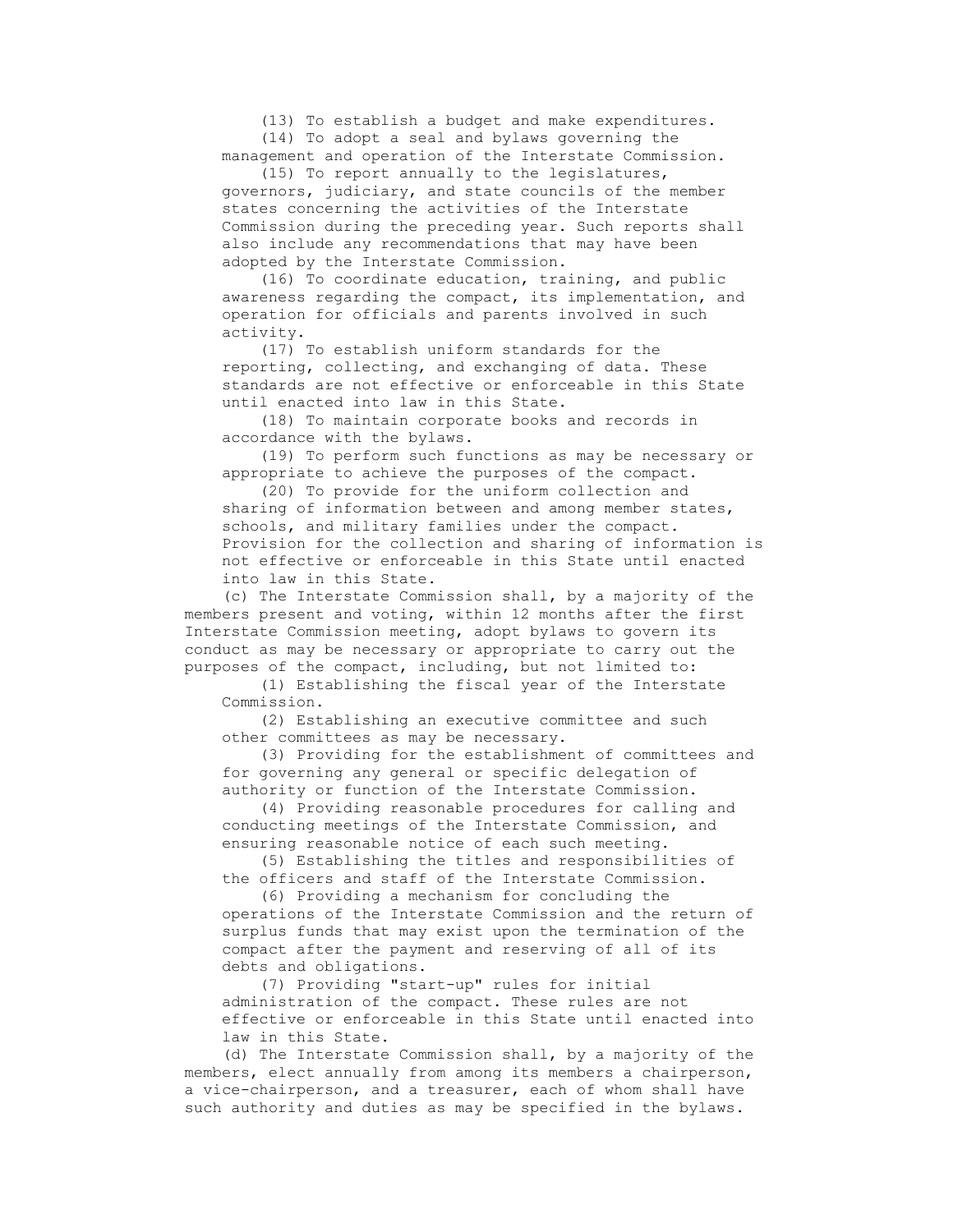The chairperson or, in the chairperson's absence or disability, the vice-chairperson, shall preside at all meetings of the Interstate Commission. The officers so elected shall serve without compensation or remuneration from the Interstate Commission, provided that, subject to the availability of budgeted funds, the officers shall be reimbursed for ordinary and necessary costs and expenses incurred by them in the performance of their responsibilities as officers of the Interstate Commission.

 (e) The executive committee shall have such authority and duties as may be set forth in the bylaws, including, but not limited to:

 (1) managing the affairs of the Interstate Commission in a manner consistent with the bylaws and purposes of the Interstate Commission;

 (2) overseeing an organizational structure within and appropriate procedures for the Interstate Commission to provide for the creation of rules, operating procedures, and administrative and technical support functions; and

 (3) planning, implementing, and coordinating communications and activities with other state, federal, and local government organizations in order to advance the goals of the Interstate Commission.

The executive committee may, subject to the approval of the Interstate Commission, appoint or retain an executive director for such period, upon such terms and conditions and for such compensation, as the Interstate Commission may deem appropriate. The executive director shall serve as secretary to the Interstate Commission, but shall not be a member of the Interstate Commission. The executive director shall hire and supervise such other persons as may be authorized by the Interstate Commission.

 (f) The Interstate Commission's executive director and its employees shall be immune from suit and liability, either personally or in their official capacity, for a claim for damage to or loss of property or personal injury or other civil liability caused or arising out of or relating to an actual or alleged act, error, or omission that occurred, or that such person had a reasonable basis for believing occurred, within the scope of Interstate Commission employment, duties, or responsibilities; provided, that such person shall not be protected from suit or liability for damage, loss, injury, or liability caused by the intentional or willful and wanton misconduct of such person.

 (g) The liability of the Interstate Commission's executive director and employees or Interstate Commission representatives, acting within the scope of such person's employment or duties, for acts, errors, or omissions occurring within such person's state may not exceed the limits of liability set forth under the Constitution and laws of that state for state officials, employees, and agents. The Interstate Commission is considered to be an instrumentality of the states for the purposes of any such action. Nothing in this subsection (g) shall be construed to protect such person from suit or liability for damage, loss, injury, or liability caused by the intentional or willful and wanton misconduct of such person.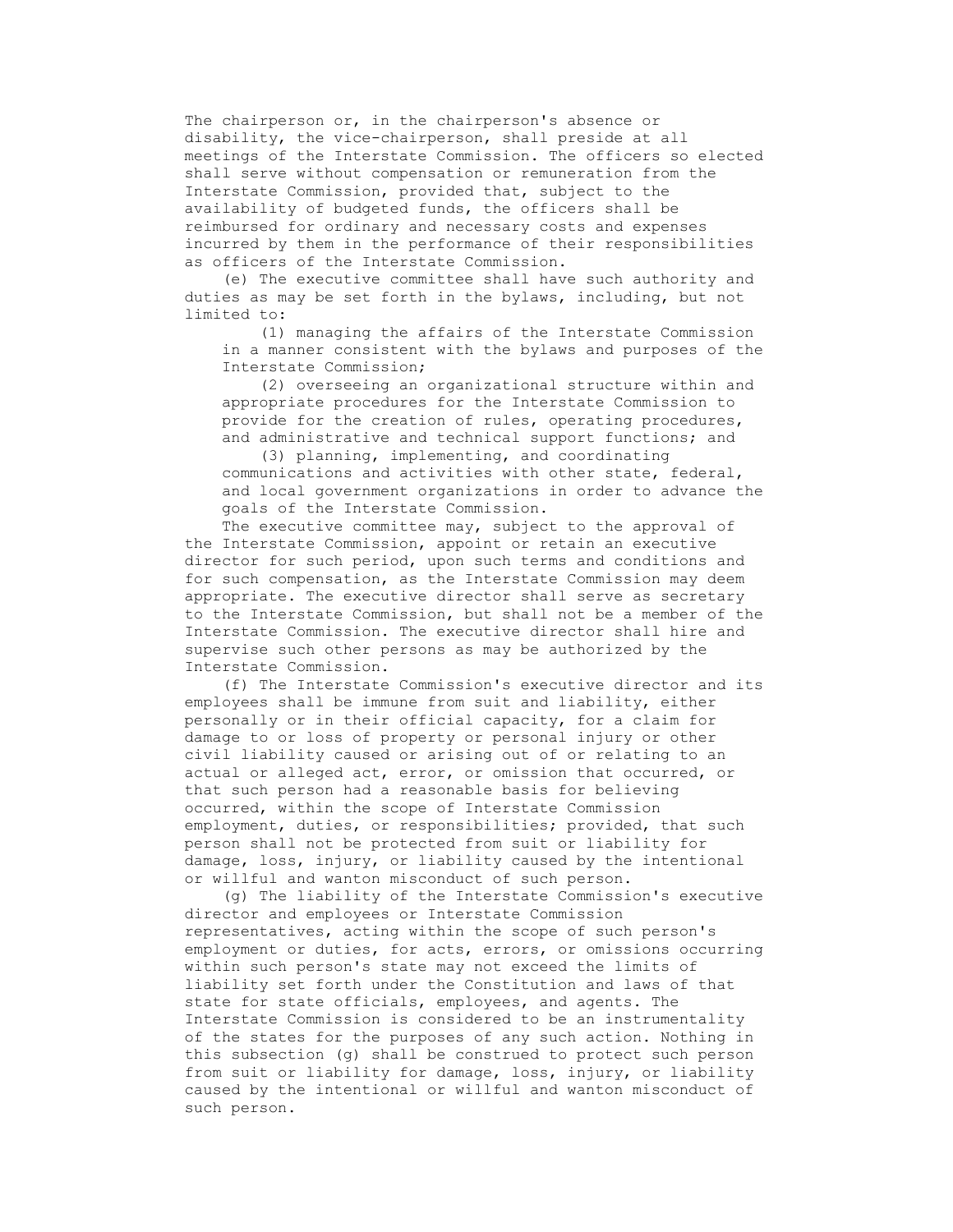(h) The Interstate Commission shall defend the executive director and its employees and, subject to the approval of the Attorney General or other appropriate legal counsel of the member state represented by an Interstate Commission representative, shall defend such Interstate Commission representative in any civil action seeking to impose liability arising out of an actual or alleged act, error, or omission that occurred within the scope of Interstate Commission employment, duties, or responsibilities, or that the defendant had a reasonable basis for believing occurred within the scope of Interstate Commission employment, duties, or responsibilities, provided that the actual or alleged act, error, or omission did not result from intentional or willful and wanton misconduct on the part of such person.

 (i) To the extent not covered by the state involved, member state, or the Interstate Commission, the representatives or employees of the Interstate Commission shall be held harmless in the amount of a settlement or judgment, including attorney's fees and costs, obtained against such persons arising out of an actual or alleged act, error, or omission that occurred within the scope of Interstate Commission employment, duties, or responsibilities, or that such persons had a reasonable basis for believing occurred within the scope of Interstate Commission employment, duties, or responsibilities, provided that the actual or alleged act, error, or omission did not result from intentional or willful and wanton misconduct on the part of such persons.

(Source: P.A. 96-953, eff. 6-28-10.)

## (105 ILCS 70/50)

 Sec. 50. Rulemaking of the Interstate Commission. The Interstate Commission on Educational Opportunity for Military Children shall promulgate reasonable rules in order to effectively and efficiently achieve the purposes of the compact. Notwithstanding the foregoing, in the event the Interstate Commission exercises its rulemaking authority in a manner that is beyond the scope of the purposes of the compact, or the powers granted hereunder, then such an action by the Interstate Commission shall be invalid and have no force or effect. Notwithstanding the other provisions of this Section, no rule is effective or enforceable in this State until enacted into law in this State.

 Rules shall be made pursuant to a rulemaking process that substantially conforms to the "Model State Administrative Procedure Act," of 1981 Act, Uniform Laws Annotated, Vol. 15, p. 1 (2000) as amended, as may be appropriate to the operations of the Interstate Commission.

 Notwithstanding any other provision of this Act, no rule of the Interstate Commission has force and effect in this State unless and until the State Council reviews the rule and recommends to the General Assembly that the rule be enacted into law in this State and the rule is enacted into law in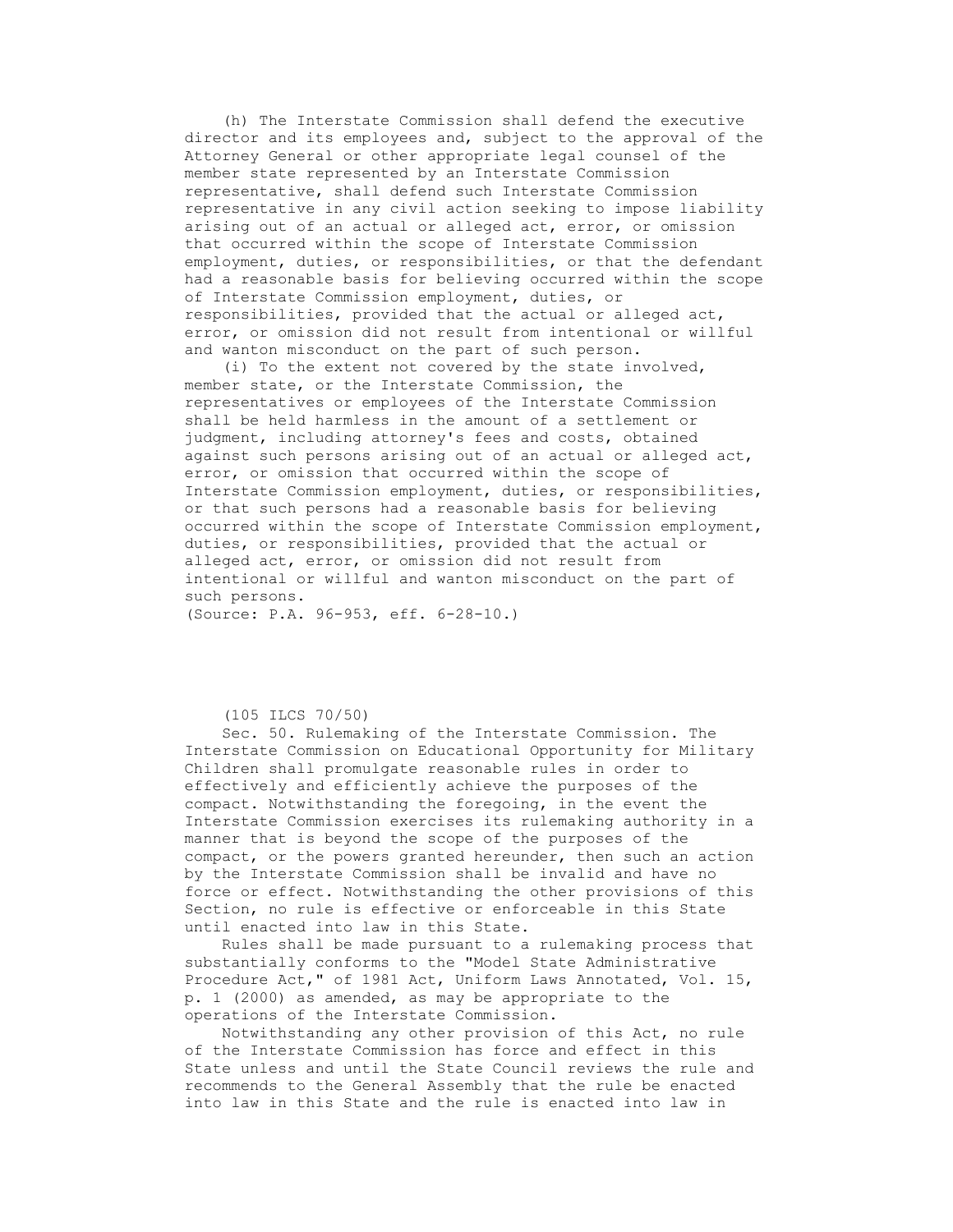this State. (Source: P.A. 96-953, eff. 6-28-10.)

## (105 ILCS 70/55)

 Sec. 55. Resolution of disputes. The Interstate Commission on Educational Opportunity for Military Children shall attempt, upon the request of a member state, to resolve disputes that are subject to the compact and that may arise among member states and between member and non-member states. (Source: P.A. 96-953, eff. 6-28-10.)

#### (105 ILCS 70/60)

Sec. 60. Financing of the Interstate Commission.

 (a) The Interstate Commission on Educational Opportunity for Military Children shall pay or provide for the payment of the reasonable expenses of its establishment, organization, and ongoing activities.

 (b) The Interstate Commission may levy and collect an annual assessment of \$1 per student who has a parent who is active duty military personnel.

 (c) The Interstate Commission shall not incur obligations of any kind prior to securing the funds adequate to meet the same; nor shall the Interstate Commission pledge the credit of any of the member states, except by and with the authority of the member state.

 (d) The Interstate Commission shall keep accurate accounts of all receipts and disbursements. The receipts and disbursements of the Interstate Commission shall be subject to the audit and accounting procedures established under its bylaws. However, all receipts and disbursements of funds handled by the Interstate Commission shall be audited yearly by a certified or licensed public accountant, and the report of the audit shall be included in and become part of the annual report of the Interstate Commission. (Source: P.A. 96-953, eff. 6-28-10.)

## (105 ILCS 70/65)

Sec. 65. Withdrawal and dissolution of compact.

 (a) Once effective, the compact shall continue in force and remain binding upon each and every member state, provided that a member state may withdraw from the compact by specifically repealing the statute that enacted the compact into law.

 (b) Withdrawal from the compact shall be by the enactment of a statute repealing the same.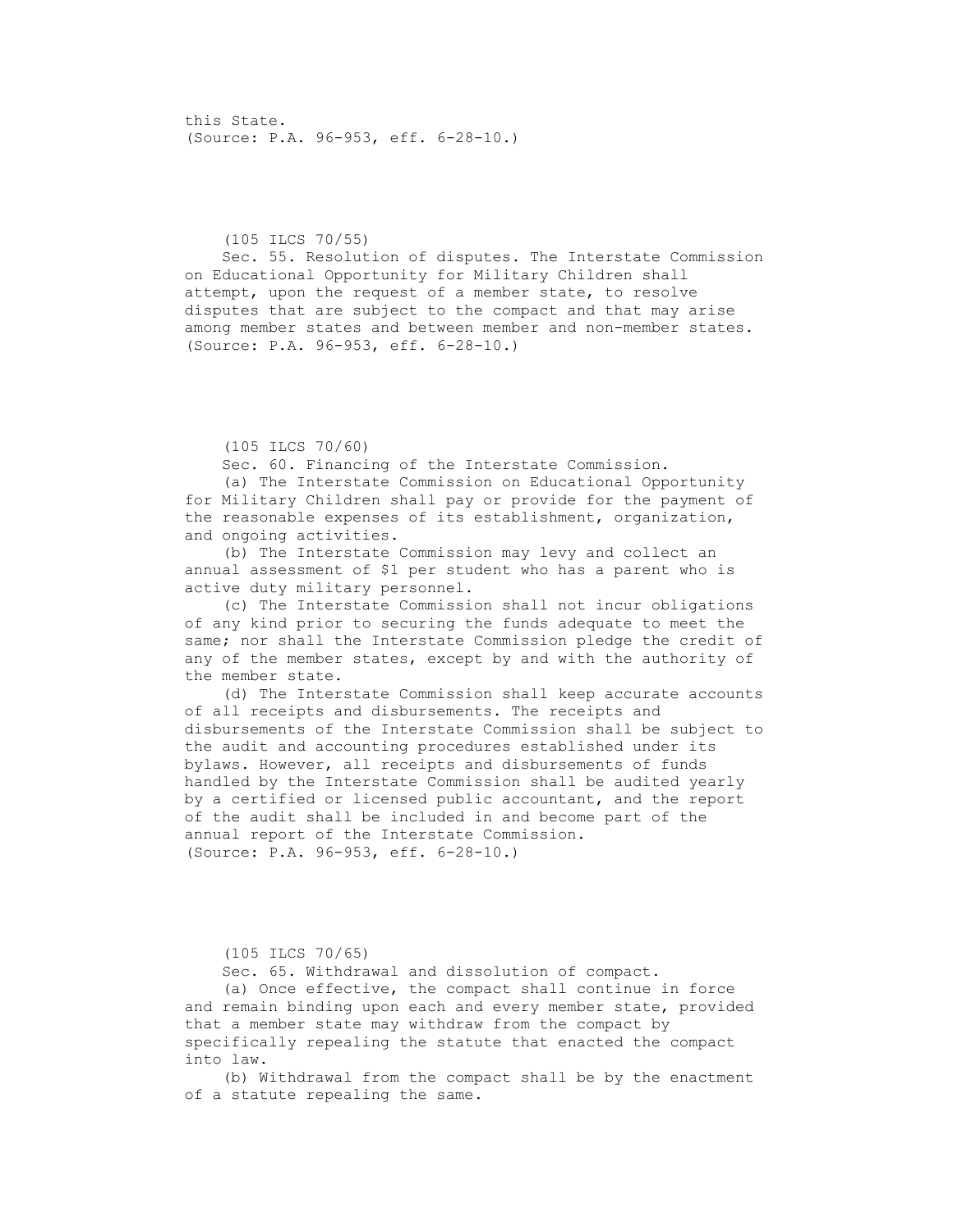(c) The withdrawing state shall immediately notify the chairperson of the Interstate Commission on Educational Opportunity for Military Children in writing upon the introduction of legislation repealing the compact in the withdrawing state. The Interstate Commission shall notify the other member states of the withdrawing state's intent to withdraw within 60 days of its receipt thereof.

 (d) The withdrawing state is responsible for all assessments, obligations, and liabilities incurred through the effective date of withdrawal.

 (e) Reinstatement following withdrawal of a member state shall occur upon the withdrawing state reenacting the compact or upon such later date as determined by the Interstate Commission.

 (f) The compact shall dissolve effective upon the date of the withdrawal or default of the member state that reduces the membership in the compact to one member state.

 (g) Upon the dissolution of the compact, the compact becomes null and void and shall be of no further force or effect, and the business and affairs of the Interstate Commission shall be concluded and surplus funds shall be distributed in accordance with the bylaws. (Source: P.A. 96-953, eff. 6-28-10.)

(105 ILCS 70/70)

Sec. 70. Severability and construction.

 (a) The provisions of this Act are severable, and if any phrase, clause, sentence, or provision is deemed unenforceable, the remaining provisions of this Act are enforceable.

 (b) The provisions of this Act shall be liberally construed to effectuate its purposes.

 (c) Nothing in this Act shall be construed to prohibit the applicability of other interstate compacts to which the states are members.

(Source: P.A. 96-953, eff. 6-28-10.)

#### (105 ILCS 70/75)

Sec. 75. Binding effect of Act and other laws.

 (a) Nothing in this Act prevents the enforcement of any other law that is not inconsistent with this Act.

 (b) All laws conflicting with this Act are superseded to the extent of the conflict.

 (c) All agreements between the Interstate Commission on Educational Opportunity for Military Children and the member states are binding in accordance with their terms.

 (d) In the event any provision of this Act exceeds the constitutional limits imposed on the legislature, such provision shall be ineffective to the extent of the conflict